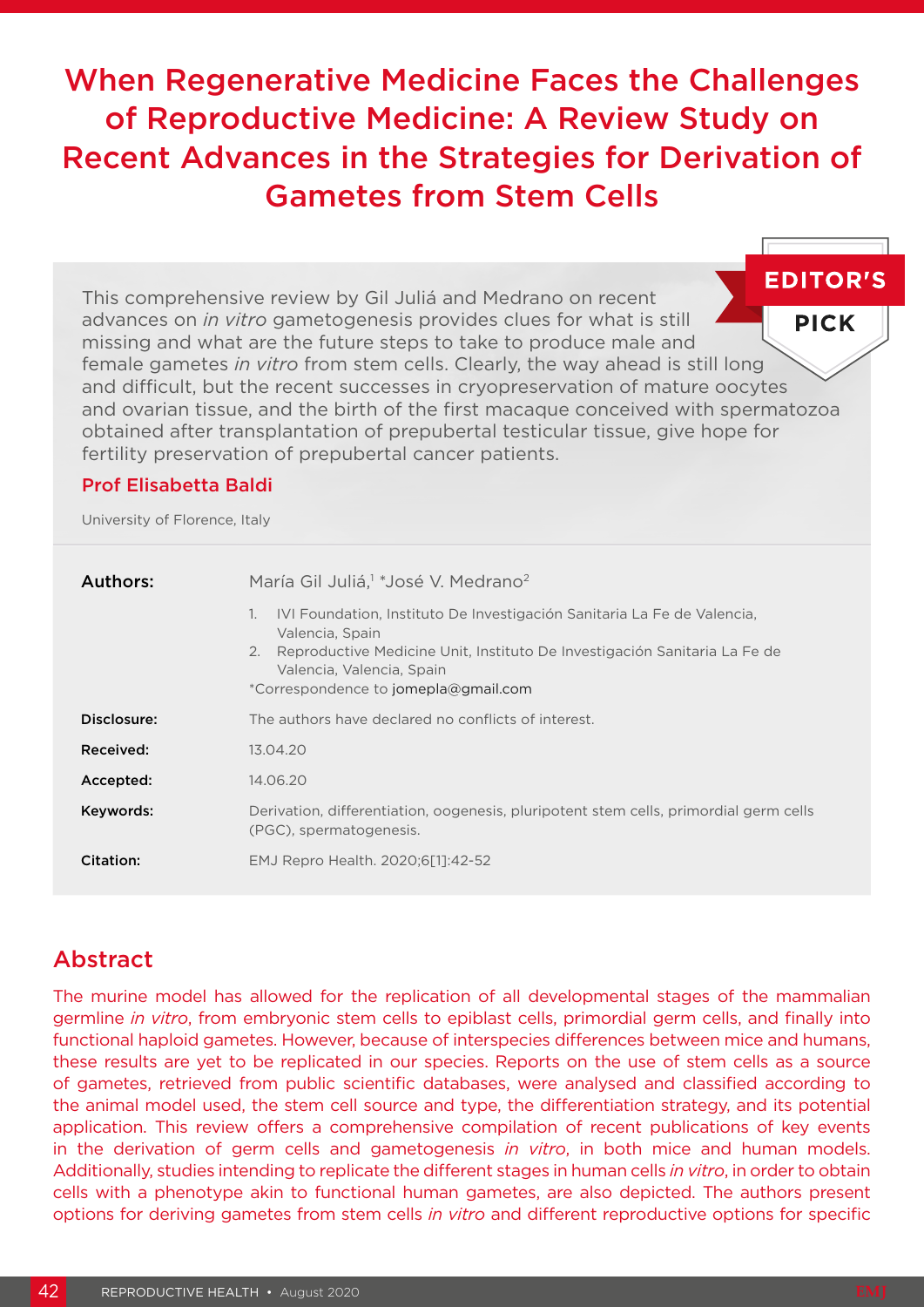groups of patients. Lastly, the potential applications of *in vitro* human gametogenesis are evaluated as well as the main limitations of the techniques employed. Even though it appears that we are far from being able to obtain gametes from pluripotent stem cells *in vitro* as a viable reproductive option, its current academic and clinical implications are extremely promising.

### INTRODUCTION

Gametes are highly specialised cells that allow the birth of new individuals and, with that, the continuation of a species. Gametogenesis is a carefully orchestrated process in which primordial germ cells (PGC), the precursors of gametes, undergo specification, epigenetic reprogramming, and differentiation into functional adult gametes: spermatozoa and oocytes.1,2 In this context, the use of stem cells to derive germ cells *in vitro* during the last decade has allowed us for the first time to study the development of germ cells. This has paved the way to understanding key events that may help develop new strategies to produce functional gametes for infertile patients, unable to produce them, and allow their genetic parenthood in the future.

The specification of the germline starts in the embryo with the derivation of PGC from epiblast cells and because this occurs during the implantation of the embryo, it is an inaccessible process for research in humans.3 Therefore, the mechanisms involved in this process have been studied in different animal models, primarily mice.4 Even though the common elements within the array of transcription factors that regulate the specification of human and mouse PGC have been described, significant differences call for the design of models for the development of the germline and *in vitro* gametogenesis from human cells (Figure 1).<sup>5,6</sup> The acquisition of the so-called 'germline fate' is the result of events such as the activation of the *BLIMP1/PRDM1*  and *PRDM14* network by bone morphogenetic protein 4 (BMP4) produced by extraembryonic tissues.<sup>7</sup> the repression of the mesodermal fate. and re-establishment of pluripotency. This is pivotal to achieve epigenetic reprogramming,<sup>1,6</sup> as well as the expression of germline-specific factors PRDM1/BLIMP1, TFAP2C or DAZL, and pluripotency factors OCT4 and NANOG. However, key differences between the murine model and the human reside in how these factors interact

and how they execute their function.<sup>5</sup> After their specification in the posterior region of the epiblast in response to the extraembryonic signals described above, PGC multiply and migrate towards the genital ridges as they reprogramme their epigenome, erasing almost all epigenetic marks in their DNA with the exception of some families of transposable elements to avoid the transmission of epigenetic mutations to the offspring and reset imprinting marks according to their sex. Following this, in a gonadal sexdependent phase, germ cells undergo changes in their morphology and epigenome as they enter cell cycle arrest in meiosis prophase I (in the case of human female germ cells or oogonia) or in a quiescent premeiotic state (in the case of human male germ cells or gonocytes). It is their interaction with the gonadal niche that determines the continuation of meiosis and the remethylation pattern that will be followed after birth in oogonia or immediately after sex determination in gonocytes.<sup>1-3</sup>

Although our understanding of the molecular mechanisms involved in the production of human gametes is increasing, this information is still limited. It is mandatory to understand the specific events responsible for the derivation of human PGCS (hPGC) *in vivo* to be able to obtain hPGClike cells (hPGCLC) from pluripotent stem cells in vitro<sup>6</sup> and exploit their clinical applications consciously and safely. This raises the need to develop *in vitro* gametogenesis models, not only to obtain immediate treatments for specific groups of patients, but also to perfect the newest protocols that are currently arising for their differentiation in the laboratory while ensuring that the end product is safe and guarantees success. The aim of this comprehensive review is to compile recent research publications on key events in the derivation of germ cells and the replication of gametogenesis *in vitro* in both mice and human models, assessing the limitations of these findings, and discussing their potential applications in reproductive medicine.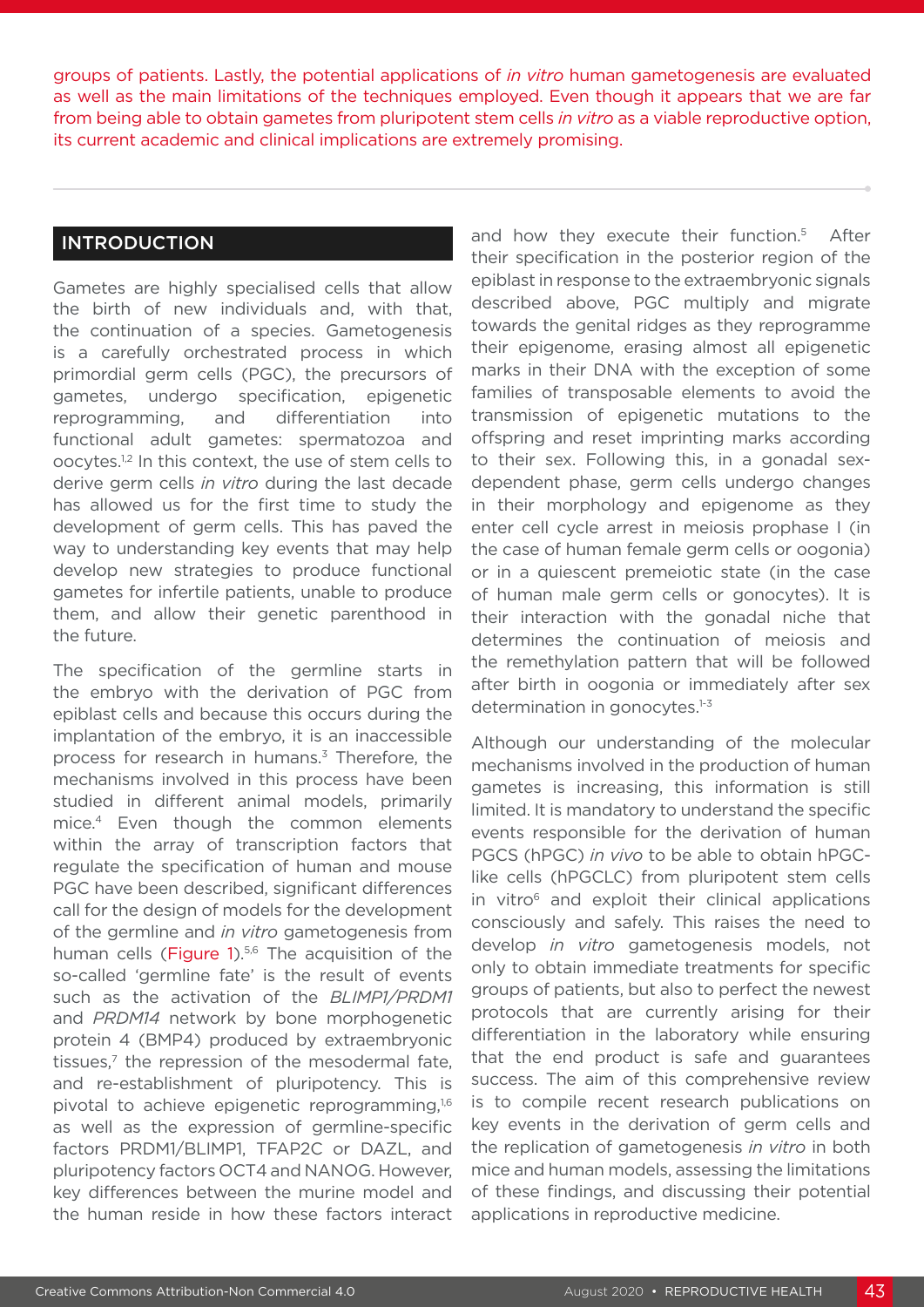

#### Figure 1: Differences in molecular mechanisms involved in the specification of mice primordial germ cells versus human primordial germ cells in early post-implantation embryos.<sup>5,6</sup>

In mice, extra-embryonic ectoderm primordial germ cells (PGC)-competent cells secrete bone morphogenetic protein 4, which directly or indirectly activates the Wnt3 signalling pathway in the epiblastic cells, from which the activation of brachyury results, driving the first steps of differentiation during gastrulation. Brachyury activates both PRDM14 and PRDM1 inside PGC, driving the activation of TFAP2C and the inactivation of somatic genes, which trigger the expression of germline-specific transcription factors. Thus, the upregulation of PRDM1, PRDM14, and TFAP2C would suffice to induce a PGC-like state from mice epiblastic cells. In mice, SOX2 is a crucial pluripotency factor, which will recover its importance during mouse PGC specification later on. In humans, PGC-competent cells in the posterior epiblast have an increased expression of secrete bone morphogenetic protein 4, which will activate SOX17 inside the subset of cells connected to the mesoderm developing into human PGC. The upregulation of SOX17 is accompanied by the downregulation of the pluripotency marker SOX2, since their expression is mutually exclusive in humans, representing one of the main differences between mice and human early germline development. Also, brachyury, which was a main driver of mouse PGC, is not essential as an activator in humans. The network formed by SOX17, PRDM1, and TFAP2C is the main initiator of human PGC fate by activating the germline-specific transcriptomic pathway and inhibiting both the mesodermic and neuronal differentiation programmes.

*Adapted from Kobayashi et al.5 and Saitou et al.6*

# RECONSTRUCTION OF THE PRIMORDIAL GERM CELLS SPECIFICATION *IN VITRO*

During the first decade of the 2000s, several reports focussed on the obtention of gametes *in vitro* from organotypic culture, either by maturation of fetal mice secondary ovarian follicles in culture from PGC to mature metaphase II oocytes, $8$  or by retrieval of spermatogonial stem cells (SSC) from testicular biopsies.<sup>9</sup> Despite the

improvements in organ cell culture becoming a valuable tool for fertility treatments, this review focusses on the replication of the process of germline development from embryonic stem cells to the obtention of gametes.

To develop a model for the derivation of the germline *in vitro*, it is key to accurately replicate the transition between the two phases of pluripotency, naïve and primed, providing the starting pluripotent cells with competence to be specified into PGC first, and then completing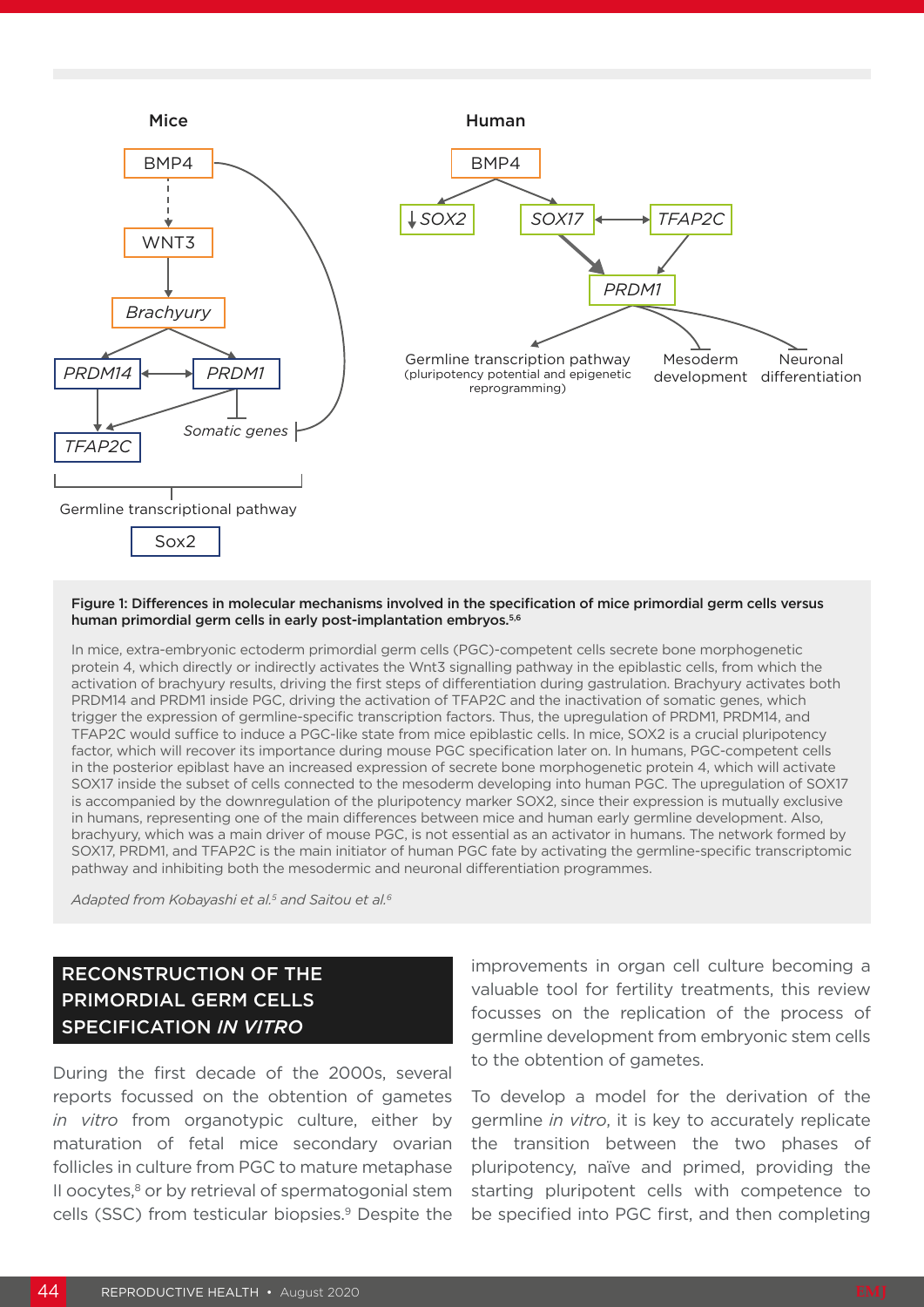their differentiation into PGC-like cells (PGCLC). Following this logic, Hayashi<sup>10</sup> et al. introduced a method to obtain mouse PGCLC (mPGCLC) from mice embryonic stem cells (mESC) in two steps. First they re-established the naïve pluripotent state of mESC using two kinase inhibitor cocktails and leukaemia inhibitor factor to start from a homogeneous pluripotent cell cohort<sup>1</sup> that would mimic the properties of cells found in the internal mass of blastocysts,<sup>11</sup> and pushed them to differentiate into epiblast-like cells (EpiLC) with competence to produce PGC. After that, using BMP4 plus a combination of other cytokines, the group achieved the differentiation of EpiLC into mPGCLC which were then transplanted into the mice testes to investigate if the cells were able to colonise the seminiferous tubules, complete meiosis, and mature. Once sperm were retrieved, they were used to fertilise oocytes by intracytoplasmic sperm injection (ICSI) and produced healthy offspring. This was the first evidence of the use of mice gametes obtained from pluripotent cells *in vitro* in assisted reproduction.<sup>1,10</sup> One year later, the group used the same technique, this time replicating oogenesis and obtaining functional oocytes from aggregates of mPGCLC with somatic cells from mice embryonic ovaries. These aggregates were transplanted into the ovarian bursa, generating structures similar to follicles and oocytes within them. After ICSI using these retrieved oocytes, healthy offspring were obtained. Unfortunately, the method was proven to have limited efficiency, since a large subset of oocytes derived from mPGCLC were unable to extrude the second polar body after fertilisation, approximately 53% of the resulting zygotes were tripronuclear and, of those with two pronuclei, 35% were dysgenic diploid zygotes, with two maternal pronuclei. Despite the aptitude for fertilisation of the resulting cells needing further investigation, these strategies set the foundation from which to attempt the reconstruction of the early stages of germline development in mammals.12

In humans, the two-step differentiation strategy has also been performed to obtain hPGC *in vitro* from human ESC (hESC) or human induced pluripotent stem cells (hiPSC). In 2015, Irie et al. cultured hESCwith a combination of 4 kinase inhibitors (4i) for the restoration of naïve pluripotency. EpiLC were also preinduced in response to BMP4 and derived into PGCLC, employing the same cytokine cocktail used by Hayashi et al. However, the authors noted that hPGCLC were able to derive directly from pluripotent cells in the 4i condition bypassing the preinduction state to EpiLC. Based on this, they concluded that the 4i state may be closer to the epiblast state than to a naïve pluripotent state, which explains why no preinduction was required.<sup>13</sup> In the same year, Sasaki et al.<sup>14</sup> achieved similar results when using hiPSC from a non-naïve prepared pluripotent state, obtaining incipient mesodermal-like cells, which were differentiated following the beforementioned protocol into hPGCLC.14

From the differentiation strategies described, countless advances in the characterisation of the molecular mechanisms involved in the first step of the germline generation (until the obtention of PGCLC) have been made. The crucial characterisation of the network formed by factors PRDM1/BLIMP1, PRDM14 and TFAP2C in germinal fate specification in mice,<sup>15</sup> the synergic action of SOX17 and PRDM1/BLIMP1, the progressive upregulation of NANOG and TFAP2C and downregulation of SOX2 in the human *in vitro* model,<sup>16</sup> the role of TFAP2C in maintaining an open chromatin site in the naïve pluripotency enhancer *OCT4* in hPGCs,4 the importance of the Wnt signalling pathway stimulation. $11$  and the dual behaviour of NANOG. PAX5, OCT4, and pRDM1 having more affinity to germline-specific genes in hPGCLC or pluripotency genes in hESC are a few examples of mechanisms involved in the early stages of gamete derivation (Figure 2).4,13,16-18

# GAMETOGENESIS MODELS FOR THE *IN VITRO* OBTENTION OF GAMETES FROM PLURIPOTENT CELLS

As a result of the differentiation protocols described above, other research groups have studied the mechanisms of the specification of PGC and their derivation into SSC), or oogonial stem cells to a deeper level.

### **Spermatogenesis**

In 2016, Zhou et al.<sup>19</sup> applied the aforementioned Hayashi's two-step differentiation protocol to mESC and mice IPSC and obtained mPGCLC that were coaggregated with somatic testicular cells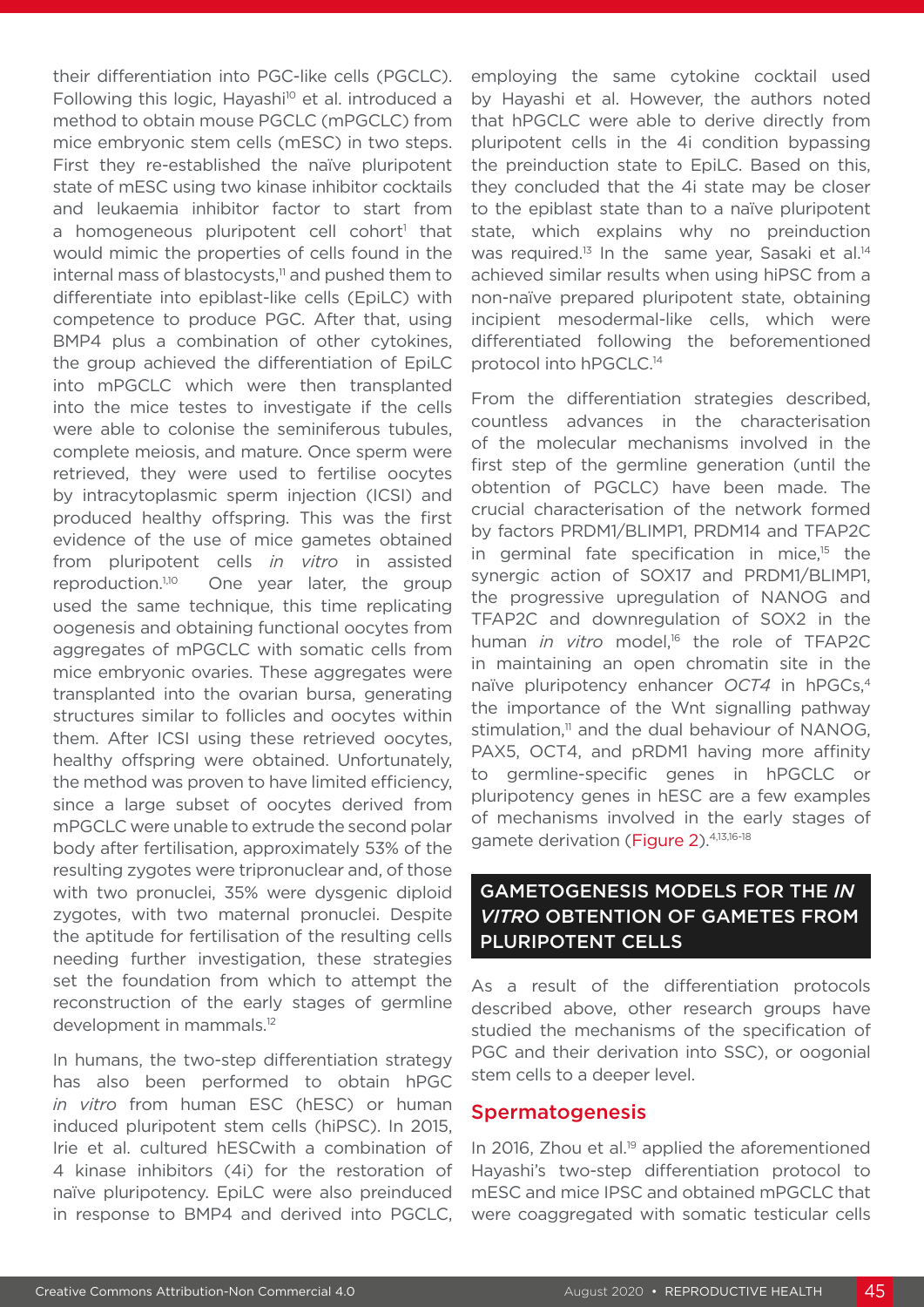retrieved from mice carrying a mutation for *c-kit*, which produces a lack of endogenous germ cells. After the differentiation of the coaggregates in culture with follicle stimulating hormone, testosterone, bovine pituitary extract, BMP2 and BMP4, mPGCLC were able to progress through meiosis. Moreover, the haploid spermatid-like cells obtained presented the same imprint pattern as spermatids *in vivo*. Finally, spermatids were microinjected into oocytes, producing a healthy offspring.<sup>19</sup>

That same year, Ishikura et al.<sup>20</sup> used Irie's two-step differentiation protocol, but in this case, mPGCLC were further isolated and cultured in suspension in coaggregation with somatic cells

retrieved from fetal mice testis (Table 1).<sup>14,20-23</sup> The majority of reconstituted testicular aggregates formed structures similar to seminiferous tubules with mPGCLC located within them. mPGCLC were subsequently differentiated into mouse germline stem cell-like cells (mGSCLC), which expressed pluripotency (tyrosine-protein kinase KIT), germinal differentiation (*DDX4*, *DAZL*, *SSEA1*), and spermatogonial (PLZF) markers, resembling the phenotype of mouse germline stem cells (mGSC) *in vivo*. mGSCLC were then transplanted into germ cell-depleted adult mice testes.



#### Figure 2: Proposal for the characterisation of the molecular mechanisms of the early differentiation of human embryonic stem cells (hESC) into human primordial germ cells (hPGC).4,13,16-18

SOX17 is key in the derivation of the human germline and the formation of the endoderm and it acts synergic with PRDM1 to confer pluripotent cells with primordial germ cell (PGC) competence,<sup>13,16</sup> together with stimuli from the Wnt signalling pathway, activin, bone morphogenic protein 4, and the downregulation of SOX2.<sup>16</sup> Murakami et al.<sup>17</sup> confirmed that NANOG was a key contributor to the germline fate of hESC while introducing that the role of that transcription could depend on the epigenetic context and stage. In mouse ESC, the role of NANOG is the maintenance of pluripotency, whereas in mouse PGC it binds to the enhancer region in PRDM1 to confer PGC competence.17 However, this study uses the mouse model and the suggested mechanism must be validated in human cells to be definitively included in the differentiation network from hESC to human PGC. Fang et al.<sup>18</sup> studied the main pluripotency gene network in both hESC and hPGC. They suggested that PAX5 regulates the expression of OCT4 while they both act jointly over PRDM1 during PGC specification. The increase in expression of PRDM1 together with the binding affinity of OCT4 switching from pluripotent genes to germline-specific genes *DAZL, DDX4* and *PIWIL1*, were characteristic of hPGC.18 In 2018, Chen et al.4 noted that one of the roles of TFAP2C Is the opening of chromatin in naïve enhancers, one of them located in the OCT4 locus. The result is the induction of a brief second naïve pluripotency during which hPGC undergo epigenetic reprogramming.4 The result of all these interactions is the suppression of those genes that would deem the cells to the somatic lineage and, instead, the conferral of the PGC competence in order to develop the germline.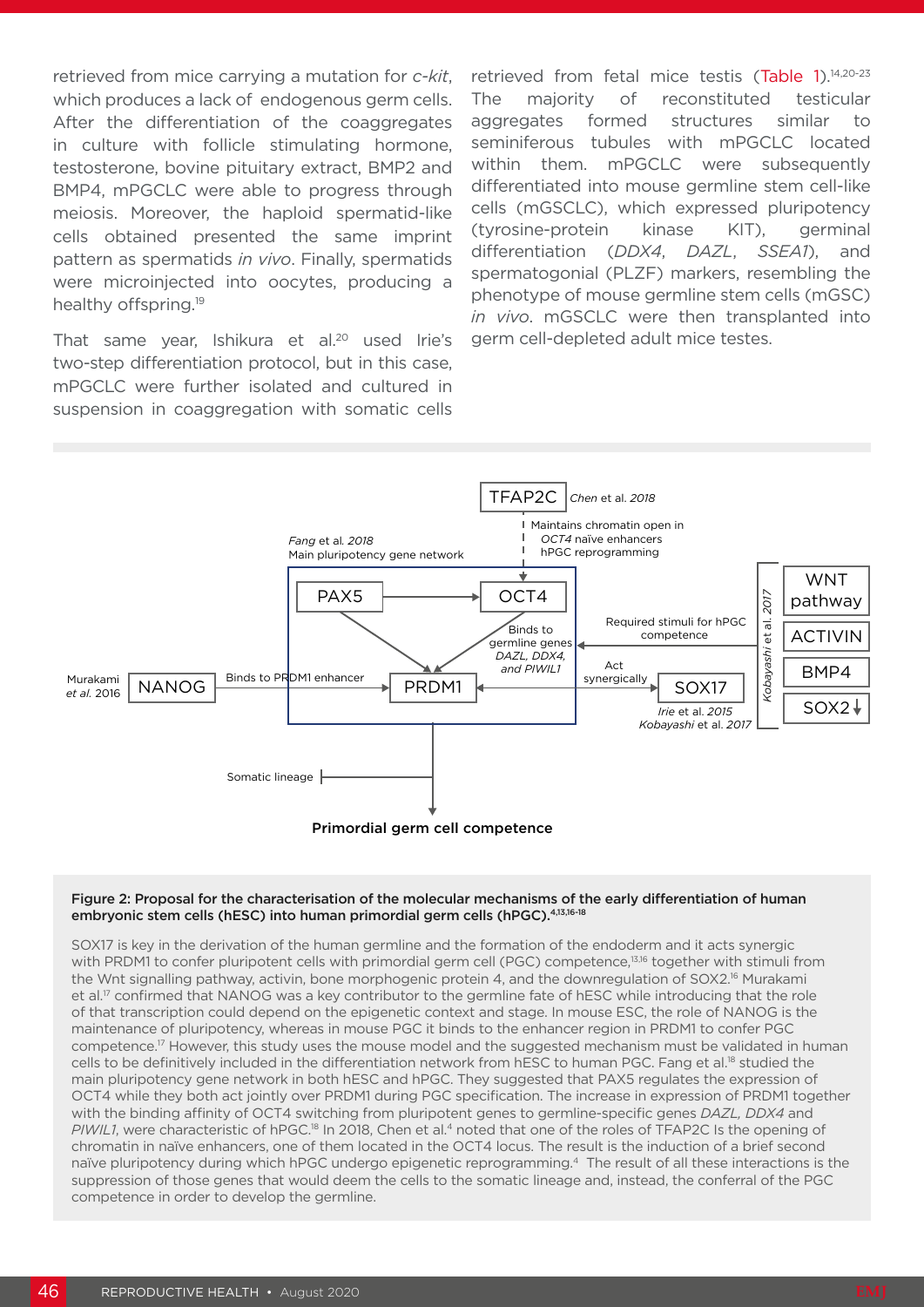| Process         | Model                                                                                            | Starting cell | Study cell                    | Description                                                                                                                                                                                                         | Main markers                                                             | Main conclusions                                                                                                                                                                                                                                                                                             | Reference                               |
|-----------------|--------------------------------------------------------------------------------------------------|---------------|-------------------------------|---------------------------------------------------------------------------------------------------------------------------------------------------------------------------------------------------------------------|--------------------------------------------------------------------------|--------------------------------------------------------------------------------------------------------------------------------------------------------------------------------------------------------------------------------------------------------------------------------------------------------------|-----------------------------------------|
| Spermatogenesis | Mice                                                                                             | mouse ESC     | GSCLC with SSC<br>ability SSC | somatic cells), differentiation in vitro into<br>testicle (mouse PGCLC plus fetal testicle<br>Induction of mouse ESC into epiblast-<br>Obtention of PGCLC reconstituted<br>like cells, then to PGLC<br>GSCLC        | PLZF, ID4, CD9, SSEA1,<br>integrins <b>B1</b> and a6<br>DDX4, DAZL, KIT, | and fertile offspring is obtained. The majority<br>spermatogenesis. After ICSI/ROSI, healthy<br>of those that do not complete it and show<br>demethylation and methylation errors in<br>After GSCLC transplant into adult mice<br>testicle, approximately 40% complete<br>regulatory elements such as KIT.   | Ishikura et al., <sup>20</sup> 2016     |
|                 | xenotransplant<br>homologous<br>transplant<br>macaque<br>macaque<br>to mice;<br>Rhesus<br>rhesus | riPSC         | PGCLC                         | Sasaki et al., <sup>14</sup> 2015 2-step differentiation<br>protocol                                                                                                                                                | 5hmC, OCT4, TFAP2C,<br>VASA, MAGEA4, 5mC,<br>ENO <sub>2</sub>            | spermatogonia (VASA and MAGEA4 positive).<br>Both in xenotransplant and homologous<br>However, they are not able to complete<br>reprogramming and differentiation to<br>transplant, PGCLC start epigenetic<br>spermatogenesis (ENO2 negative).                                                               | Sosa et al., <sup>21</sup> 2018         |
| Oogenesis       | Human cell line                                                                                  | human ESC     | Oocytes                       | - Induction of meiosis via overexpression<br>human recombinant GFP9 and BMP15<br>Differentiation into PGC over feeder<br>Induction of folliculogenesis using<br>enriched with BMP4 and BMP8a<br>of DAZL and BOULE   | VASA, SYCP3, PRDM9,<br>H2AX, ZP2, NOBOX                                  | similar to an oocyte with granulosa cells. No<br>structures similar to primary follicles from<br>First study that showed the formation of<br>human ESC, which contain a structure<br>supporting gonadal tissue needed.                                                                                       | Jung et al., <sup>22</sup> 2017         |
|                 | Human cell line                                                                                  | hiPSC         | Oogonia and<br>gonocytes      | Induction of male and female hiPSC into<br>· Generation of reconstituted xenogenic<br>human PGCLC with Day 12.5 mice<br>cells by coaggregation of Day 6.0<br>embryo ovarian somatic cells<br>iMeLC and human PGCLC. | DAZL, DDX4, SYCP3,<br>TFCP2L1, TFAP2C,<br>NANOG, PRDM1,<br>STRA8, 5mC    | reprogramming, and the erasing of imprint.<br>reactivation of the inactive X chromosome.<br>Proof that oogonia derived from hPGCLC<br>express germline genes, start epigenetic<br>cultured in a reconstituted ovary with<br>However, there are deficiencies in the<br>mice ovarian cells have the ability to | Yamashiro et al., <sup>23</sup><br>2018 |
|                 |                                                                                                  |               |                               | germ cell-like cell; riPSC: rat-induced pluripotent stem cell; SSC: spermatogonial stem cells.                                                                                                                      |                                                                          | ESC: embryonic stem cell; GSCLC: germline stem cell-like cells; hiPSC: human induced pluripotent stem cells; iMeLC: incipient mesodermal-like cells PGCLC: primordial                                                                                                                                        |                                         |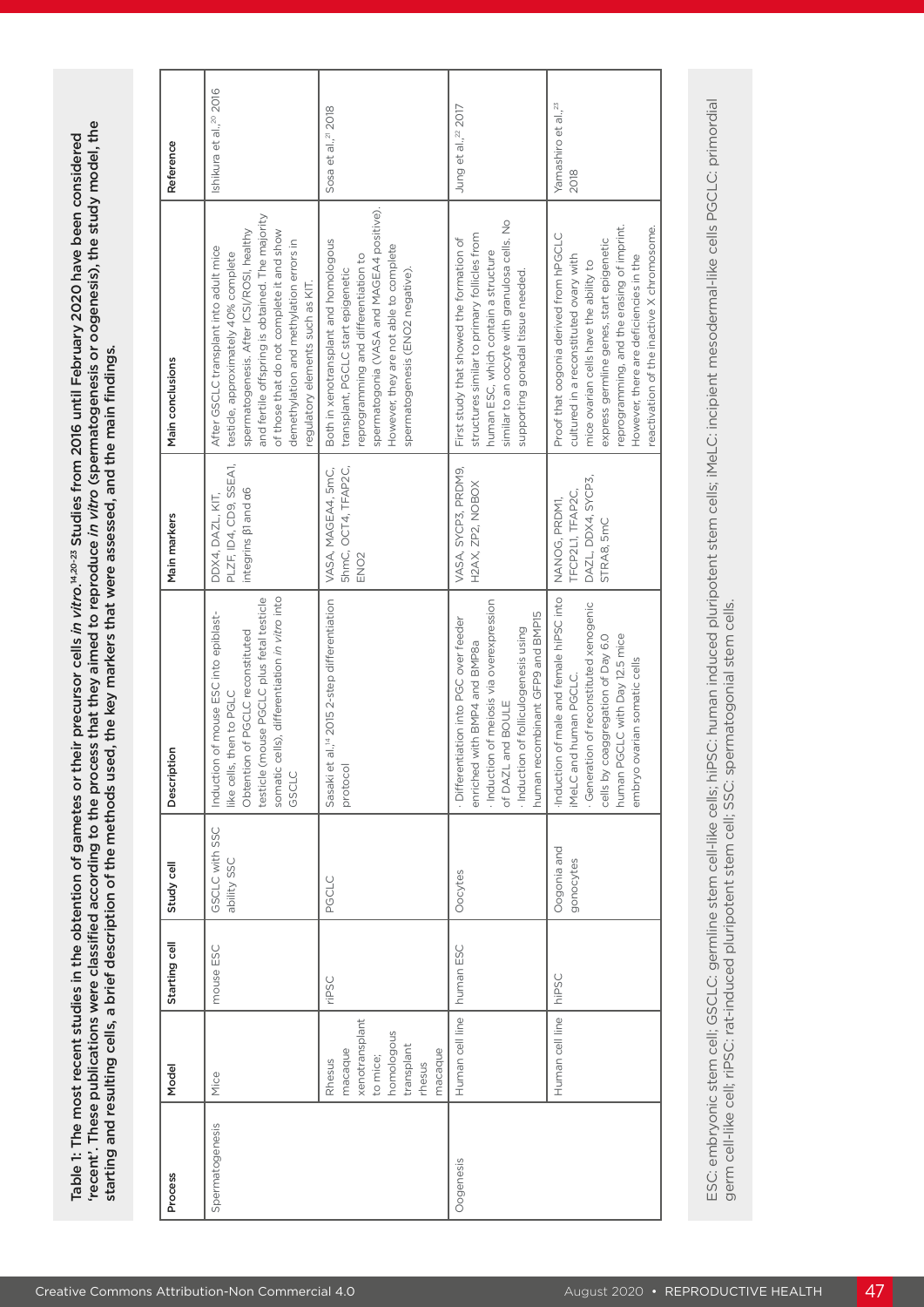However, only around 40% of them were able to complete spermatogenesis and produce healthy offspring after microinjection into oocytes and because most mGSCLC stopped at meiosis prophase I, the methylation patterns in distinct stages of the differentiation were studied, unveiling errors in DNA methylation during mPGCLC differentiation. Therefore, even though the ability of mGSCLC to complete spermatogenesis was limited compared to that of mGSC, this study developed a protocol by which mESC are induced into stable *in vitro* cell cultures with the mouse SSC ability to forerun spermatozoa and spermatids in adult mice testicles.

To date, most studies that focussed on targeted differentiation to generate male PGCLC *in vitro* have failed to showcase the expression of mature germ cell markers, which translates into PGCS in a very primary state. In 2018, Sosa et al.21 and colleagues derived PGCLC *in vitro* using Sasaki's two-step differentiation protocol that expressed pluripotency markers SOX17, TFAP2C, PRDM1, and OCT4 (Table 1).<sup>14,20-23</sup> Once they were transplanted into previously sterilised mice of rhesus macaques testes, cells differentiated into a prespermatogonial phenotype, expressing VASA and MAGEA4. Furthermore, the expression of 5-hydroxymethylcytosine proved that the cells had commenced their epigenetic reprogramming. This study showed that physical contact between *in vitro*-induced PGCLC and the adult gonadal ridge is not required for them to differentiate. Nevertheless, both models of PGCLC transplantation halted the cell cycle and prevented their transition into spermatogonia.21

### **Oogenesis**

Similar to the co-aggregate strategy employed by Zhou's group, Hikabe et al.<sup>24</sup> used mice embryonic ovarian somatic cells to create reconstituted ovaries with mPGCLC. By using cell culture protocols destined to mature primary follicles and mouse PGC into functional metaphase II oocytes,<sup>25,26</sup> the group obtained metaphase II oocytes that would later be fertilised via ICSI and produce healthy offspring, thus completing the full oogenesis *in vitro*. 24,27 However, this method, had a live birth rate 20 times lower compared with oocytes in vivo attributable to errors during the epigenetic reprogramming caused by the short *in vitro* culture time to perform the *in vitro* differentiation compared to the time it lasts *in vivo*. 1

As previously described, the most recent methods for PGCLC maturation required the use of somatic cells, which makes the application of the protocol not appropriate for humans. Jung et al.<sup>22</sup> tried to solve this by reproducing ovarian follicles *in vitro* without human gonad somatic cells as a supporting structure (Table 1).<sup>14,20-23</sup> Starting hESC were differentiated into hPGC on top of fibroblast feeders cultured with BMP4 and BMP8A. Based on the knowledge that DAZL, a RNA-binding protein, regulates the transition from pluripotency of germ cells, this group overexpressed DAZL and BOULE in hPGCLC to induce meiosis *in vitro*. Once the expression of meiotic factors PRDM9 (expressed in the nucleus during preleptotene), H2AX (key histone for the remodelling of chromatin), and SYCP3 (which participates in the formation of the synaptonemal complex) was confirmed, the cells were transduced using human recombinant GDF4 and BMP15. After 9 days in culture, structures resembling follicles arose and the expression of ZP2 and NOBOX (oocyte markers) in the centre of the follicles was observed. Granulosa cells specific genes such as *CYP19A* and *RSP01* were also present. This was the first study that obtained a structure similar to an ovarian follicle that expressed both oocyte and granulosa cell factors.<sup>22</sup>

In summary, the *in vitro* differentiation of hPGCLC into functional gametes is still not completely successful since the functionality of the resulting cells is yet to be proven. A first approximation to this evaluation was performed by Yamashiro et al.23 in 2018, who induced hPGCLC from a line of hiPSC and coaggregated them with somatic ovarian cells from 12-day-old mice embryos, thus creating xenogeneic reconstituted ovaries (Table 1).14,20-23 After 27 days of culture, both female and male cells derived from hPGCLC expressed early germ cell factors TFAP2C and SOX17, as well as DAZL and DDX4 which determine that these had the potential to differentiate into gonocytes or oogonia. One month later, cells also expressed meiosis genes *SYCP3* and *REC8*. The resulting cells formed a follicle-like structure and, from Day 120 of culture onwards, they expressed *STRA8*, indicating their readiness for meiosis. The authors also proved that the gene expression profile of these cells was very similar to that of oogonia *in vivo*. Furthermore, derived cells were able to respond to retinoic acid in preparation for meiosis<sup>23</sup> and silenced male germline-specific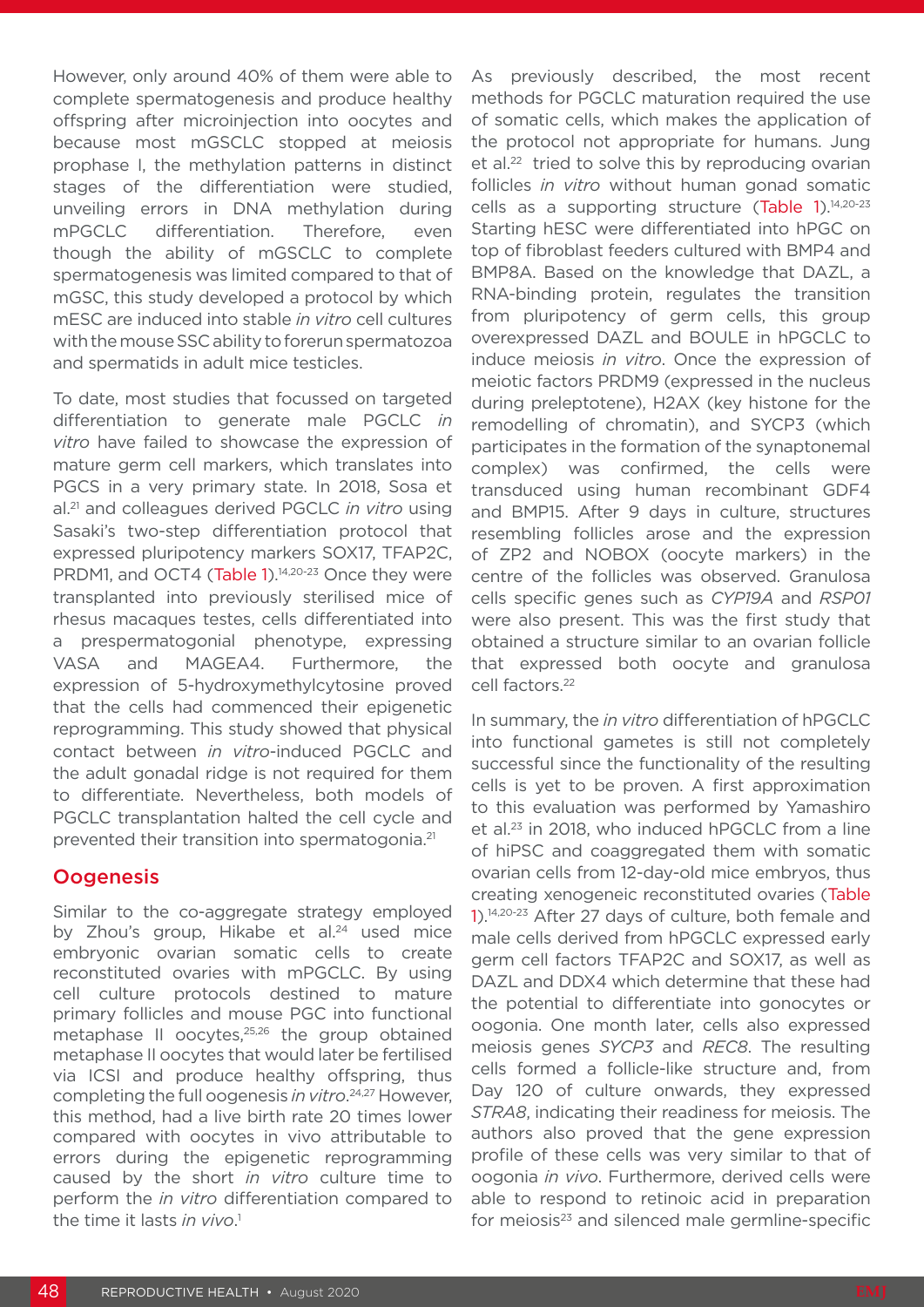genes.28 Finally, these cells progressively erased their paternal and maternal imprint; however, their reactivation of the inactive X chromosome was proven to be inefficient.<sup>23</sup> An additional summary of the most recent studies regarding the obtention of germ cells *in vitro* is shown in Table 1.<sup>14,20-23</sup>

### Transdifferentiation

The birth of cellular reprogramming in 2006 allowed for the dedifferentiation of adult cells into pluripotent cells via the use of the Yamanaka factors.29,30 These iPSC could be later cultured with lineage-specific factors and, theoretically, differentiate into any other cell types. Based on this approach of reprogramming terminally differentiated cells into a different cellular lineage, Medrano et al.<sup>31</sup> used a transdifferentiation strategy to obtain germ cells from somatic cells bypassing their pluripotent state. Starting from a foreskin fibroblast primary culture and a mesenchymal stem cell line, they overexpressed 6 key genes in the XY starting somatic cells: *PRDM1*, *PRDM14*, *LIN28*, *DAZL*, *VASA*, and *SYCP3*. The resulting cells exhibited an increase in expression of Fragilis and STELLA, markers for early germline differentiation, as well as early markers of PGC like *SOX17*. As the culture progressed, a decrease in the expression of premeiotic and early factors was observed, together with an increase in expression of late postmeiotic markers. However, the efficiency of the entire process was low: only 0.5–1.0% of the starting cells were able to complete meiosis. Once the epigenetics of these cells were analysed, the group observed that even though the starting cells were male (n=46, XY), the cells resulting from this genetic modification showed a significant loss of methylation in the paternal imprinting genes, while their methylation in the maternal imprinting genes increased, proving that in absence of a male gonad environment, the determination of female sex prevails. Finally, the group conducted a functional test in which *in vitro* obtained cells were able to colonise previously sterilised mouse testicles, even then complete spermatogenesis could not be completed because of interspecific differences between murine and human spermatogenesis.<sup>31</sup> Despite achieving a low yield of recovered cells, this study became a starting point for protocols of direct differentiation of germ cells from adult somatic cells, which eliminates

the need to isolate or induce pluripotent cells in order to achieve gametes.

In 2019, Zhang et al. $32$  reduced the number of transgenes required for the transdifferentiation of goat bone marrow stem cells (BMDSC) into spermatocyte precursor cells to 3 genes: *STRA8*, *BOULE*, and *DAZL*. 33 The resulting cells were able to initiate meiosis and increase their expression of premeiotic factors *STELLA* and *c-KIT* compared to nontransfected cells, as well as postmeiotic markers *PIWIL2* and *SCYP3*. Thus, the resulting cells were able to initiate meiosis, arrive to the point of recombination, and undergo epigenetic erasure of the imprinting genes. Nonetheless, they were unable to demonstrate that these cells completed meiosis to result in functional haploid spermatozoa.<sup>32</sup>

## ALTERNATIVES TO THE USE OF ESCS OR IPSCS

Because of the inefficiency in the *in vitro*  derivation of human gametes and the lack of evidence ensuring their safety and correct functionality, their use in a clinical setting for reproductive use is currently far from reality. Nevertheless, alternative stem cell sources exist to obtain germ cells for a more feasible shortterm clinical application.

SSC reside within the immature testicular tissue, which can be cryopreserved in prepubertal males that will be subjected to a potentially gonadotoxic treatment such as oncologic patients as a strategy to preserve their fertility. Following this strategy in 2019, Fayomi et al.<sup>34</sup> reported the birth of the first nonhuman primate conceived using spermatozoa from rhesus macaque cryopreserved prepubertal testicular tissue which was later transplanted into the same castrated individual. In this study, one testicle was retrieved, cut into pieces, and cryopreserved. Immature tissue fragments were grafted under the skin from the same macaque's back and scrotum 7 months later. Once fragments were recovered and analysed 8–12 months post-grafting, seminiferous tubules exhibited complete spermatogenesis with multiple layers of VASA positive germ cells and acrosin positive post-meiotic spermatids. More than 70% of the seminiferous tubules contained elongated spermatogonia and/or spermatozoa. Spermatozoa were retrieved and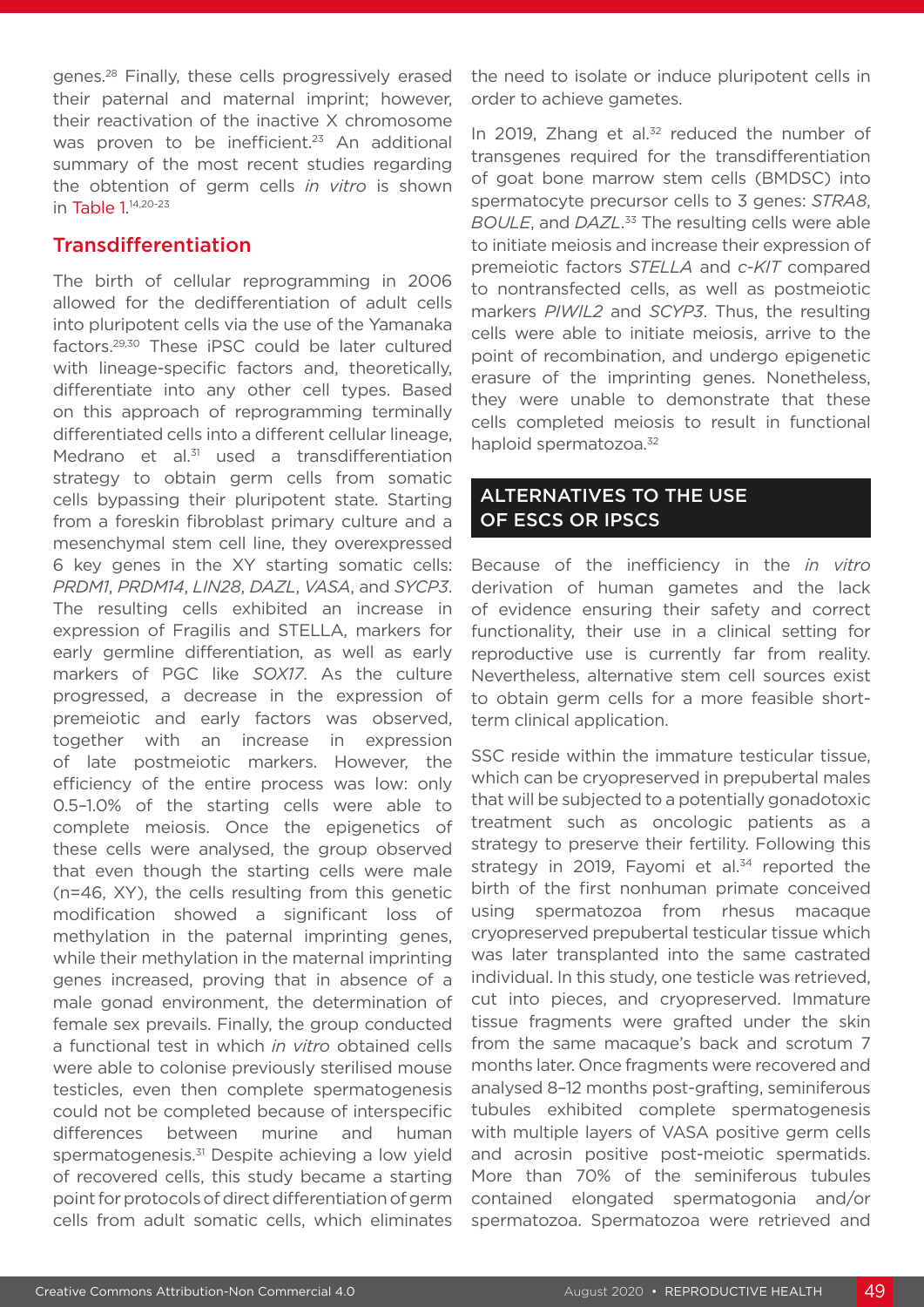microinjected into oocytes, and the resulting embryos displayed a 67% arrival to blastocyst rate and 25% gestation rate, comparable to rates obtained through natural ejaculation. Eleven blastocysts were transferred to six receptors and one successful birth was achieved. Although this experiment was performed in castrated animals, and therefore requires validation in sterile individuals with intact testicles, $34,35$  it introduces the application of the *in vivo* maturation technique of cryopreserved fragments as a theoretically viable option for fertility preservation of prepubertal males.36

However, there are limitations to introducing this and other cellular transplantation techniques into clinical practice. Firstly, the origin of the transplanted sample presents the risk of reintroducing malignant cancer cells from the same patient. Thus, the auto-transplant strategy would not be applicable in children with leukaemia, lymphoma, or testicular cancer unless the safety of the transplant is ensured.<sup>34</sup> Secondly, resumption of spermatogenesis in humans after reimplantation of immature testicular tissue has never been tried. Gonads are complex entities where cells require a specific environment to complete gametogenesis. Therefore, bioengineering approaches to this issue can be the creation of biocompatible scaffolds that mimic the testicle's or ovary's microenvironment to promote the differentiation of germinal stem cells into functional haploid gametes *in vitro*. 37

Given the difficulty to retrieve gonadal somatic cells to act as a scaffold for PGC differentiation, several research groups looked for alternative sources of pluripotent stem cells to obtain germ cells. BMDSC can restore oogenesis by migrating and settling in the ovarian niche, facilitating follicular growth, neovascularisation, and proliferation of the ovarian stroma. This has been observed in mice<sup>38</sup> and human patients with premature ovarian failure caused bychemotherapy treatment who, after a bone marrow transplant, became pregnant naturally.<sup>39</sup> In fact, the ovarian infusion of autologous BMDSC in 17 low-responding women undergoing *in vitro*  fertilisation cycles significantly increased the antral follicle count 2 weeks from the transplant, resulting in five live births.40 However, this technique does not involve the creation of new follicles or oocytes but mainly the 'awakening' of existing ones.<sup>41</sup>

# CURRENT CHALLENGES AND FUTURE PERSPECTIVES

In humans, hPGCLC have been successfully induced from hESC and hiPSC; however, differentiation of these cells into mature and functional gametes is still ineffective.<sup>23</sup> The available information about the development of the human germline is limited and focusses on the early stages of the differentiation process.

Besides its academic application, producing functional gametes *in vitro* would entail a substantial decrease in the shortage of ovum donors for fertility treatments and would offer a reproductive option to patients who are otherwise unable to have children.<sup>27</sup> With respect to the latter, the current survival rate for childhood cancer is 80% and rising, which calls for the development of strategies that allow them to pursue their reproductive wish during adulthood whenever cryopreservation of mature gametes is not possible.<sup>1,37</sup> For this scenario, in males, there are several experimental techniques based on the cryopreservation of immature testicular tissue that are being studied in animal models; spermatogonial stem cell transplantation,35,42 testicular grafting, and *in vitro*  spermatogenesis, which is currently nonviable with human cells since the process is arrested at the maturation stage of spermatogonia. The inefficiency of the latter is its greatest limitation, since most of the initial germ cells are lost during culture in the lab.43,44

Furthermore, before gametes derived from hESC or hiPSC could be used for reproductive purposes, the genome and epigenome of both the starting cells and the resulting gametes need to be assessed to check that mutations or epimutations are not passed on to the offspring.<sup>6,45</sup> It would be an irresponsibility for researchers to ignore the possibility of causing epigenetic errors that would result in aberrant embryogenesis or one that would entail unpredicted adverse effects in the offspring.46 Furthermore, since the last phase of the process has not been successfully reproduced with human cells in the laboratory, there is no proof of concept that spermatozoa generated from *in vitro* derivation of pluripotent stem cells would be able to correctly pack chromatin, substitute histones for protamines, and activate oocytes. Evidence that the female counterpart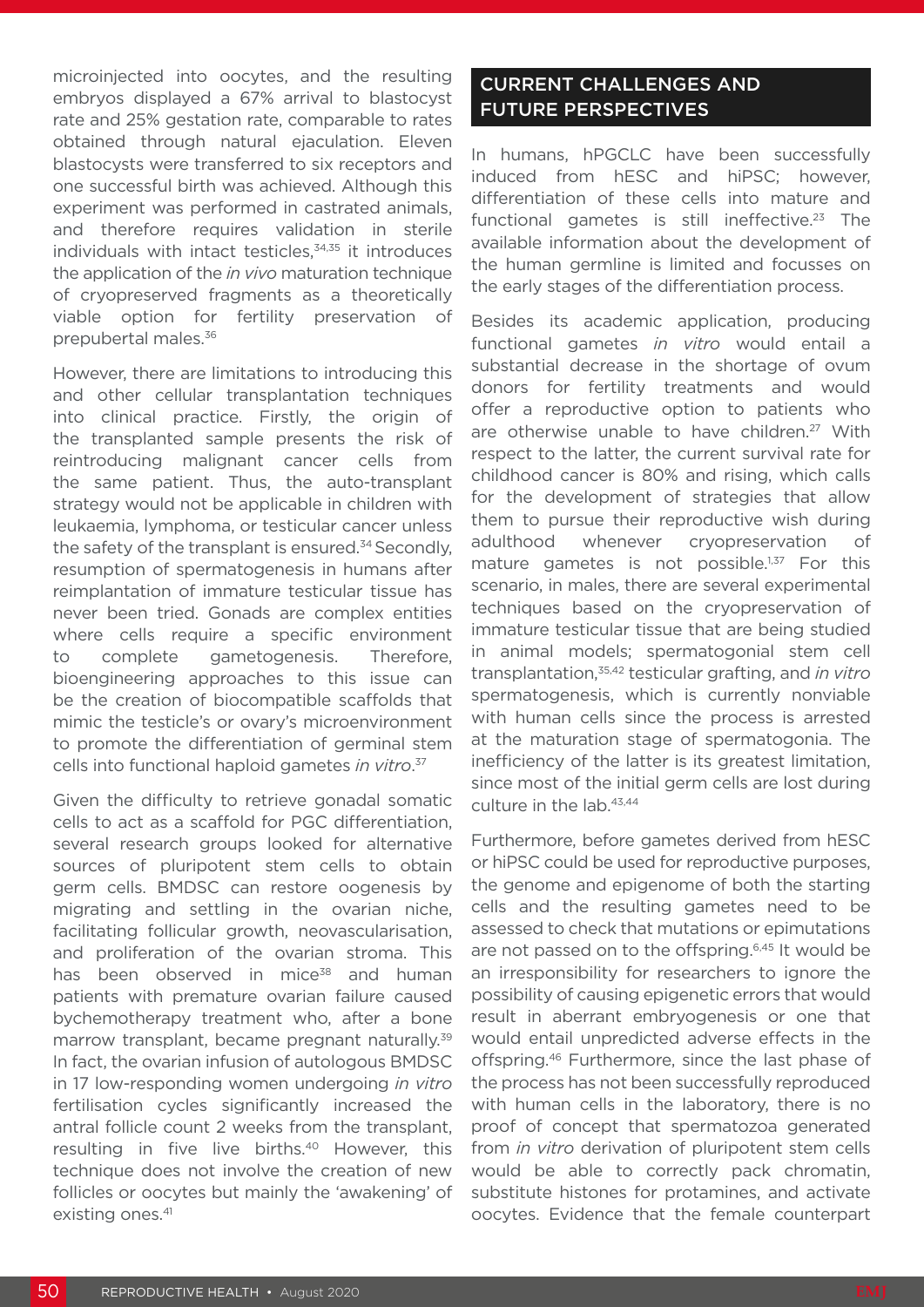created using the same technique would be able to complete meiosis, repair DNA damage, disintegrate the nucleus of the spermatozoa, and form both pronuclei correctly would also be required.<sup>47</sup>

## **CONCLUSION**

Overall, for now, the most promising use of *in vitro*  gametogenesis is to serve as a study model, with a particular interest for researchers in basic biology, more than an alternative source of functional gametes.1,48 Nevertheless, recent advances described in this review suggest a promising future with a rise of new reproductive therapies following optimisation of these strategies.

#### References

- 1. Nagamatsu G, Hayashi K. Stem cells, *in vitro* gametogenesis and male fertility. Reproduction. 2017;154(6):F79-91.
- 2. Sun YC et al. Reconstitution of gametogenesis in vitro: meiosis is the biggest obstacle. J Genet Genomics. 2014;41(3):87-95.
- 3. Tang WWW. Specification and epigenetic programming of the human germ line. Nat Rev Genet. 2016;17(10):585-600.
- 4. Chen D et al. The TFAP2C-regulated OCT4 naive enhancer is involved in human germline formation. Cell Rep. 2018;25(13):3591-602e5.
- 5. Kobayashi T, Surani MA. On the origin of the human germline. Development. 2018;145(16):dev150433.
- 6. Saitou M, Miyauchi H. Gametogenesis from pluripotent stem cells. Cell Stem Cell. 2016;18(6):721-35.
- 7. Ohinata Y et al. A signaling principle for the specification of the germ cell lineage in mice. Cell. 2009;137(3):571- 84.
- 8. O'Brien MJ et al. A revised protocol for *in vitro* development of mouse oocytes from primordial follicles dramatically improves their developmental competence. Biol Reprod. 2003;68(5):1682-6.
- 9. Sato T et al. *In vitro* production of fertile sperm from murine spermatogonial stem cell lines. Nat Commun. 2011;2:472.
- 10. Hayashi K et al. Reconstitution of the mouse germ cell specification pathway in culture by pluripotent stem cells. Cell. 2011;146(4):519-32.
- 11. Hackett JA et al. Tracing the transitions from pluripotency to germ cell fate with CRISPR screening. Nature Commun. 2018;9(1):4292.
- 12. Hayashi K et al. Offspring from oocytes derived from *in vitro*  primordial germ cell-like cells in mice. Science. 2012;338(6109):971-5.
- 13. Irie N et al. SOX17 Is a critical specifier of human primordial germ cell fate.

Cell. 2015;160(1-2):253-68.

- 14. Sasaki K et al. Robust *in vitro*  induction of human germ cell fate from pluripotent stem cells. Cell Stem Cell. 2015;17(2):178-94.
- 15. Nakaki F et al. Induction of mouse germ-cell fate by transcription factors in vitro. Nature. 2013;501(7466):222-6.
- Kobayashi T et al. Principles of early human development and germ cell program from conserved model systems. Nature. 2017;546(7658):416- 20.
- 17. Murakami K et al. NANOG alone induces germ cells in primed epiblast *in vitro* by activation of enhancers. Nature. 2016;529(7586):403-7.
- 18. Fang F et al. A PAX5-OCT4-PRDM1 developmental switch specifies human primordial germ cells. Nat Cell Biol. 2018;20(6):655-65.
- 19. Zhou Q et al. Complete meiosis from embryonic stem cell-derived germ cells in vitro. Cell Stem Cell. 2016;18(3):330-40.
- 20. Ishikura Y et al. *In vitro* derivation and propagation of spermatogonial stem cell activity from mouse pluripotent stem cells. Cell Rep. 2016;17(10):2789- 804.
- 21. Sosa E et al. Differentiation of primate primordial germ cell-like cells following transplantation into the adult gonadal niche. Nat Commun. 2018;9(1):5339.
- 22. Jung D et al. *In vitro* differentiation of human embryonic stem cells into ovarian follicle-like cells. Nat Commun. 2017;8:15680.
- 23. Yamashiro C et al. Generation of human oogonia from induced pluripotent stem cells in vitro. Science. 2018;362(6412):356-60.
- 24. Hikabe O et al. Reconstitution *in vitro* of the entire cycle of the mouse female germ line. Nature. 2016;539(7628):299-303.
- 25. Morohaku K et al. Complete *in vitro* generation of fertile oocytes from mouse primordial germ

cells. Proc Natl Acad Sci U S A. 2016;113(32):9021-6.

- 26. Hayashi K, Saitou M. Perspectives of germ cell development *in vitro* in mammals. Anim Sci J. 2014;85(6):617- 26.
- 27. Makar K, Sasaki K. Roadmap of germline development and *in vitro*  gametogenesis from pluripotent stem cells. Andrology. 2019;00:1-10.
- 28. Nagaoka Si, Saitou M. Reconstitution of female germ cell fate determination and meiotic initiation in mammals. Cold Spring Harb Symp Quant Biol. 2017;82:213-22.
- 29. Takahashi K, Yamanaka S. Induction of pluripotent stem cells from mouse embryonic and adult fibroblast cultures by defined factors. Cell. 2006;126(4):663-76.
- 30. Takahashi K et al. Induction of pluripotent stem cells from adult human fibroblasts by defined factors. Cell. 2007;131(5):861-72.
- 31. Medrano JV et al. Human Somatic cells subjected to genetic induction with six germ line-related factors display meiotic germ cell-like features. Sci Rep. 2016;6:24956.
- 32. Zhang YL et al. Induction of goat bone marrow mesenchymal stem cells into putative male germ cells using mRNA for *STRA8*, *BOULE* and *DAZL*. Cytotechnology. 2019;71(2):563-572.
- 33. Li PZ et al. Overexpression ff *STRA8*, *BOULE*, and *DAZL* genes promotes goat bone marrowderived mesenchymal stem cells *in vitro* transdifferentiation toward putative male germ cells. Reprod Sci. 2017;24(2):300-12.
- 34. Fayomi AP et al. Autologous grafting of cryopreserved prepubertal rhesus testis produces sperm and offspring. Science. 2019;363(6433):1314-9.
- 35. Pelzman DL et al. Progress in translational reproductive science: testicular tissue transplantation and *in vitro* spermatogenesis. Fertil Steril. 2020;113(3):500-9.